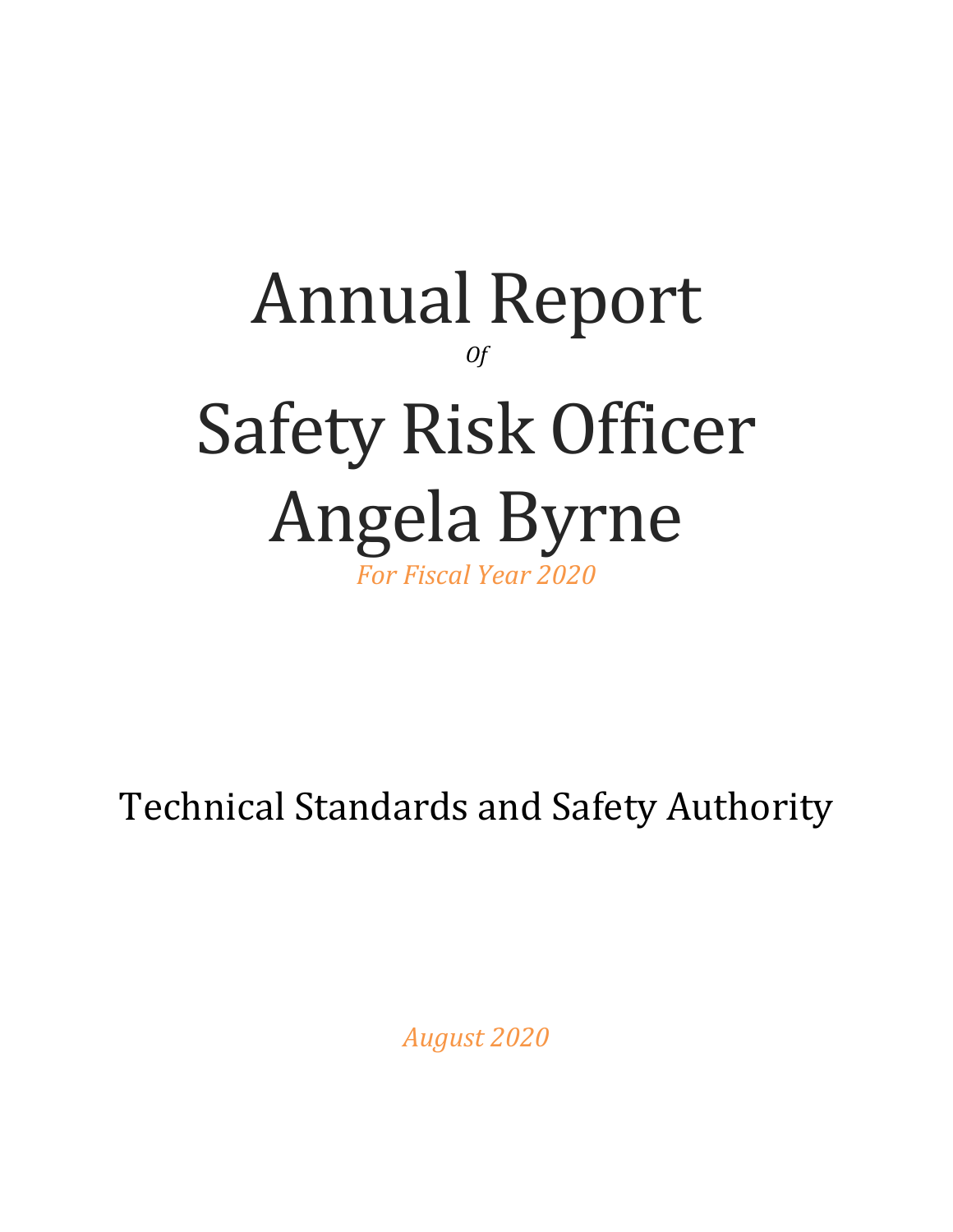### **Introduction**

As the newly appointed Ontario Safety and Risk Officer (SRO) for the Technical Standards and Safety Authority (TSSA) I am pleased to present my first Annual Report for the year ending April 30, 2020.

One of my responsibilities is to release an Annual Report to the public. As described in the Memorandum of Understanding (MOU) between the Ministry of Government and Consumer Services (MGCS) and the TSSA the purpose of my report is to provide *"an overview of the CSRO's activities and operations, highlight key recommendations arising out of any other report issued by the CSRO in the preceding year, and any other matter the CSRO considers relevant to the public*<sup>1</sup> ."

The intended audience for the report is the general public.

Being appointed in October 2019, my first Annual Report is for a partial year; from October 1, 2019 to April 30, 2020.

# Changes to the Safety Risk Officer Role

It is important to note that my Annual Report for fiscal year 2020 looks quite different from reports issued in the past.

Over the last few years TSSA was seeking to improve the effectiveness of the SRO role and this was supported by recommendations in the Auditor Generals' report of 2018. Given that the SRO's mission is to provide the Board of Directors with an independent review of the public safety responsibilities assigned to the TSSA applying an audit focus to SRO activities was deemed to provide greater value.

TSSA in collaboration with the MGCS, clarified the SRO's responsibilities through a revised Memorandum of Understanding (MOU) in October 2019. Activities were defined to reflect an audit lens supported by reporting and advisory activities, thus allowing for greater reliance on the SRO's evaluation of TSSA activities.

To ensure expectations of the new role are being met, TSSA established a Performance Management Framework. The Framework sets out the SRO key responsibilities and priority weighting. It guides and supports the Board of Directors in its oversight of my role and the evaluation of my performance.

To this new role my audit experience lends itself to delivering a range of assurance services that can be tailored to meet the needs of the TSSA Board of Directors. I bring a variety of audit techniques and an approach to the role with a common theme of ensuring that a level of evidence exists to support all findings and conclusions.

My approach is rooted in a belief that everyone is striving to deliver their best and there is always room for continuous improvement. With that in mind I work collaboratively with TSSA staff to ensure that we work together to improve public safety and support TSSA in achieving its vision and mission.

Applying an audit lens to my activities combined with a participatory approach provides the Board of Directors with an independent view while supporting TSSA in continuous improvement.

# Overview of SRO Activities for Fiscal Year 2020

As the new incumbent embracing the newly focused SRO role my first partial year has been exciting and full of discovery. Starting in October 2019 I began to learn about TSSA, the value that it delivers to the province, and the dedication of staff. Much reading ensued and I had the opportunity to tag along with inspectors

<sup>&</sup>lt;sup>1</sup> "Memorandum of Understanding", Technical Standards and Safety Authority, October 2019, page 12, <https://www.tssa.org/en/about-tssa/resources/MEMORANDUM-OF-UNDERSTANDING---October-2019.pdf>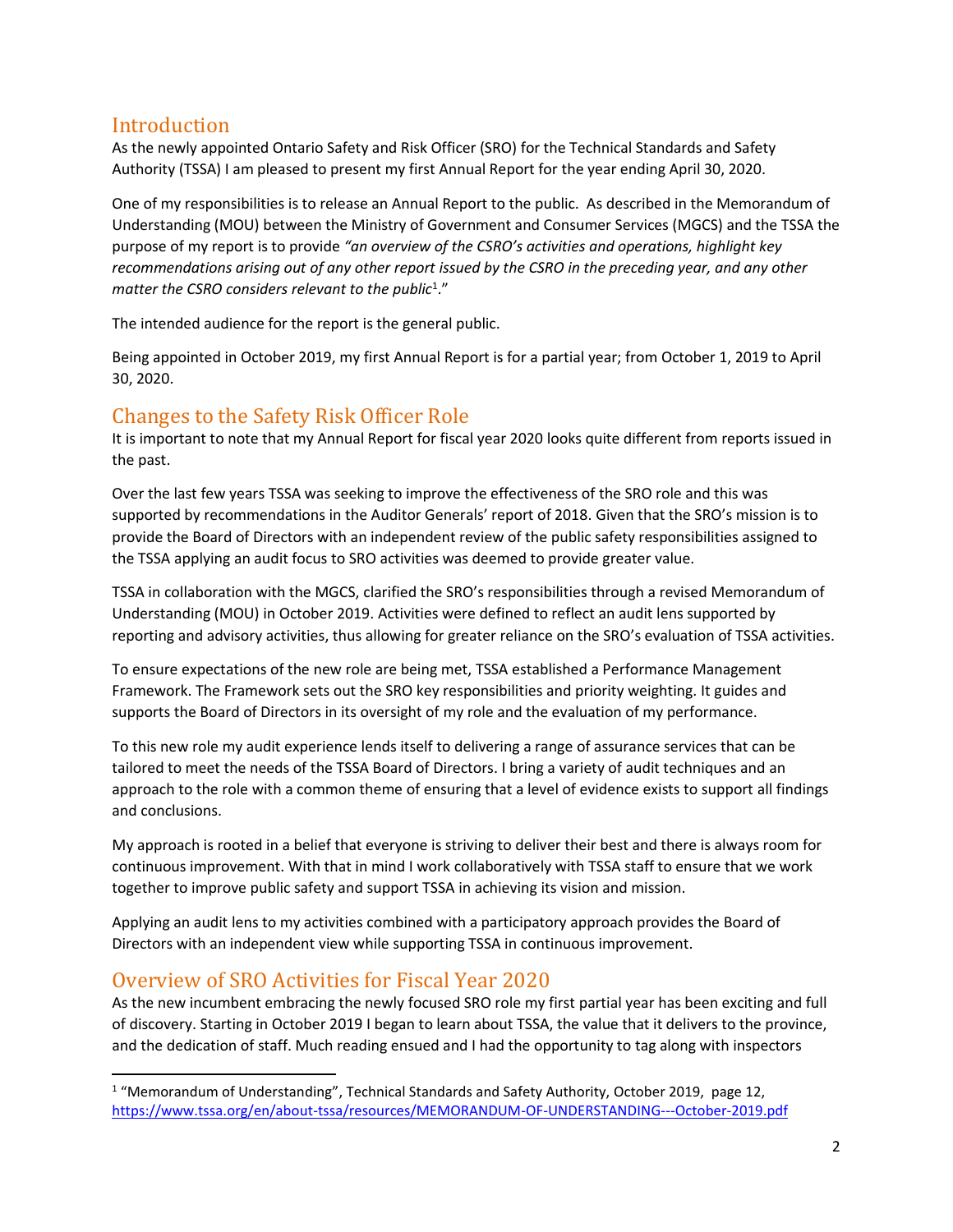during field visits. I was impressed with their rapport and style in dispensing their inspection duties while working collaboratively with the industry and operators. I quickly saw that we were all on the same team in striving to strengthen public safety in Ontario.

I submitted a Work Plan to the Board of Directors for approval in January 2020 and proposed activities for a partial year only; to April 30, 2020. My Work Plan sought to identify activities that would provide value and further the transition of TSSA to an outcome-based regulator while effectively reducing safety risks. The theme of data quality was selected as my area of focus as it is viewed as an essential component of successfully becoming an outcome-based regulator.

My first area for review was to gain an understanding of existing and developing processes for data quality, specifically processes related to the Annual State of Public Safety Report (ASPR). The intelligence gathered during these activities was instrumental in informing my focus for fiscal year 2021 and the focus of the review of the ASPR for fiscal year 2020.

The Report I issued from the Data Integrity engagement noted that a number of steps implemented by TSSA to improve the ASPR over the last few years were making a difference. In consultation with key stakeholders we observed three areas that provided an opportunity to continue to strengthen the quality of data in the ASPR; the collection of data, the purpose of the ASPR and the interpretation of data.

In responding to the observations a common theme permeating through all the recommendations was the need to pause to measure progress regularly, debrief for lessons learned and application to other areas, and adjust next steps as necessary.

It was important to highlight that although the Strategic Analytics Team, responsible for reporting the data, has an important lead role to play in responding to the observations in the report, success will only be achieved with the active participation of the business and technology.

I will note progress on the recommendations during my review of the FY20 ASPR to be undertaken early in fiscal year 2021.

During fiscal year 2020, I also reviewed the recommendations made by the previous Chief Risk and Safety Officer (CSRO) in the review of the ASPR FY19 and the response by TSSA. It was noted that work was currently underway for most of the recommendations and their status was monitored through other reporting mechanisms. As a result, I consider the recommendations of the previous CSRO to be completed.

The Fiscal Year 2020 (FY20) Work Plan identified the following deliverables:

- Submit 2020/21 Work Plan for approval by the Safety and Regulatory Affairs Committee of the Board of Directors (SRAC)
- Gain agreement on 2020/21 audit themes from senior management, Internal Audit and SRAC
- Address recommendations from previous Chief Safety Risk Officer
- Report on Process and Data Integrity

All deliverables were completed.

#### Overview of SRO Activities for Fiscal Year 2021

The Fiscal Year 2021 (FY21) Work Plan continues to build on the theme of data quality and leverages activities completed for FY20. The main deliverable will be the SRO Report on the Annual State of Public Safety Report (ASPR) FY20.